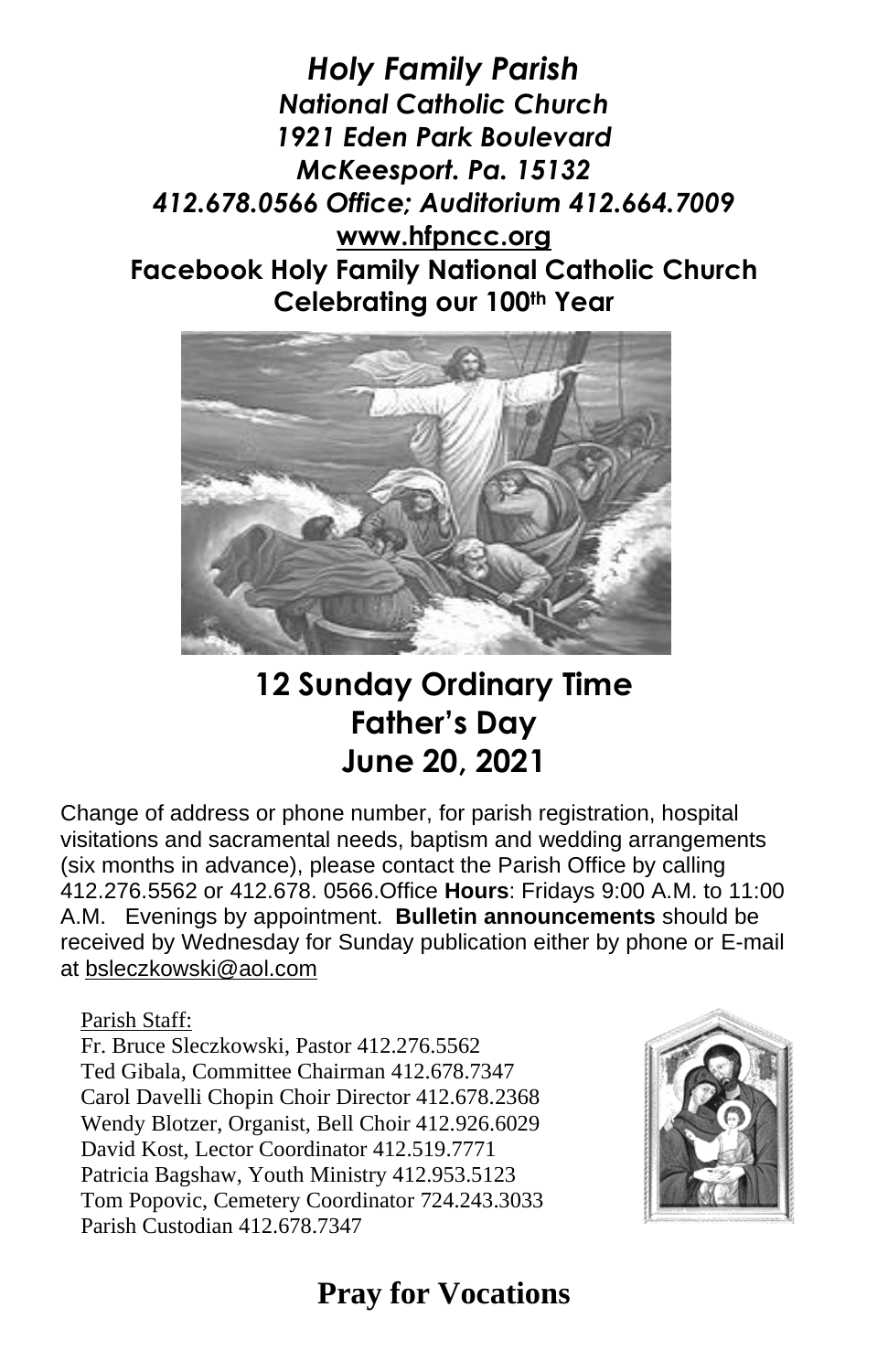#### **THIS WEEK**

### **Sunday, June 20, 2021 12 Ordinary Time**

**Father's Day**

Holy Mass 9:00 A.M.

Prayers for Father's both living and dead *Special collection offering for the Clergy Pension Fund*

## **Sunday, June 27, 2021 13 Ordinary Time Baccalaureate Recognition**

Holy Mass 9:00 A.M.

+Deceased members of the Piekielek and Gliwa families Int. Steffania Piekielek

*Next Sunday we will recognize our high school and college graduates*

*Although the state and other denominations have loosened Covid-19 restrictions, we will continue with our current practice here in Holy Family for the next month. Masks are still required, but those with respiratory problems due to humidity are exempt. Please do not congregate in the Narthex before and after Mass. You can extend your greetings six feet apart outside keeping everyone safe. Thank You.*



#### **A Prayer for Vocations**

Let us pray. Heavenly Father, Master of the harvest, we humbly ask You to send more laborers into Your fields, for the work is indeed great. Grant more faithful priests and deacons to Your Polish National Catholic Church. We ask this through Jesus Christ Our Lord. Men.

### *Condolences*

*Holy Family extends its sympathies and love to the family of +Laura Adamek. Mrs. Adamek's funeral will be held this Monday with Mass of Christian Burial at 12:00 Noon. Visitation is today at the Jaycox-Jaworski Funeral Home 2703 O'Neil Blvd. from 2:00 P.M.-6:00 P.M. Eternal rest grant unto her O Lord and let the perpetual light shine upon her. May she rest in peace.*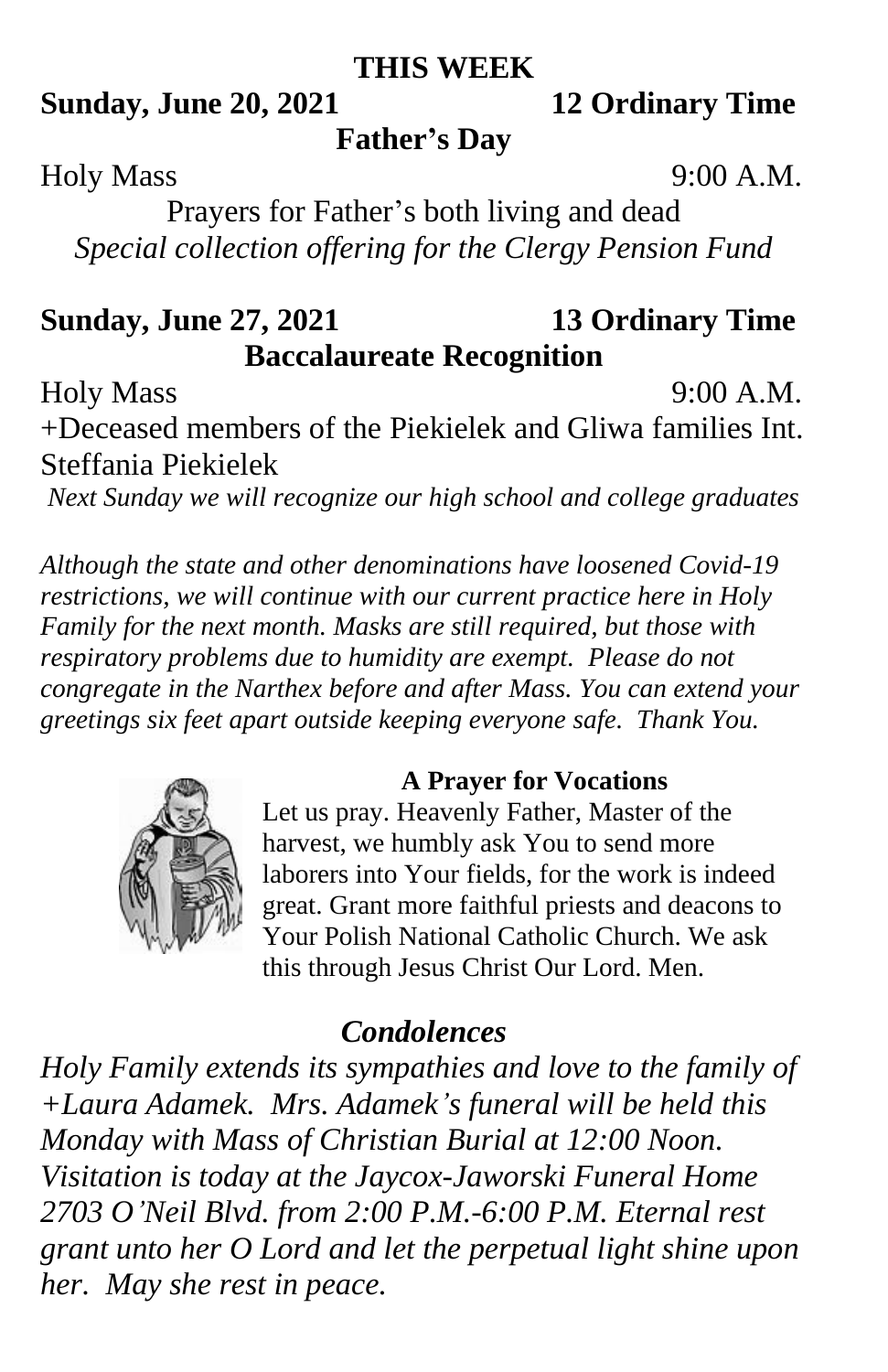*Holy Family Parish would like to acknowledge and honor our graduates, Sunday, June 27th. Please forward to Father your names with a synopsis of academic and other achievements before June 27th.*





Let us praise those fathers who have striven to balance the demands of work, marriage, and children with an honest awareness of both joy and sacrifice. Let us praise those fathers who, lacking a good model for a father, have worked to become a good father.

Let us praise those fathers who by their own account were not always there for their children, but who continue to offer those children, now grown, their love and support. Let us pray for those fathers who have been wounded by the neglect and hostility of their children.

Let us praise those fathers who, despite divorce, have remained in their children's lives. Let us praise those fathers whose children are adopted, and whose love and support has offered healing.

Let us praise those fathers who, as stepfathers, freely choose the obligation of fatherhood and earned their stepchildren's love and respect. Let us praise those fathers who have lost a child to death and continue to hold the child in their heart.

Let us praise those men who have no children but cherish the next generation as if they were their own. Let us praise those men who have "fathered" us in their role as mentors and guides.

Let us praise those men who are about to become fathers; may they openly delight in their children. And let us praise those fathers who have died but live on in our memory and whose love continues to nurture us.

Author Kirk Loadman